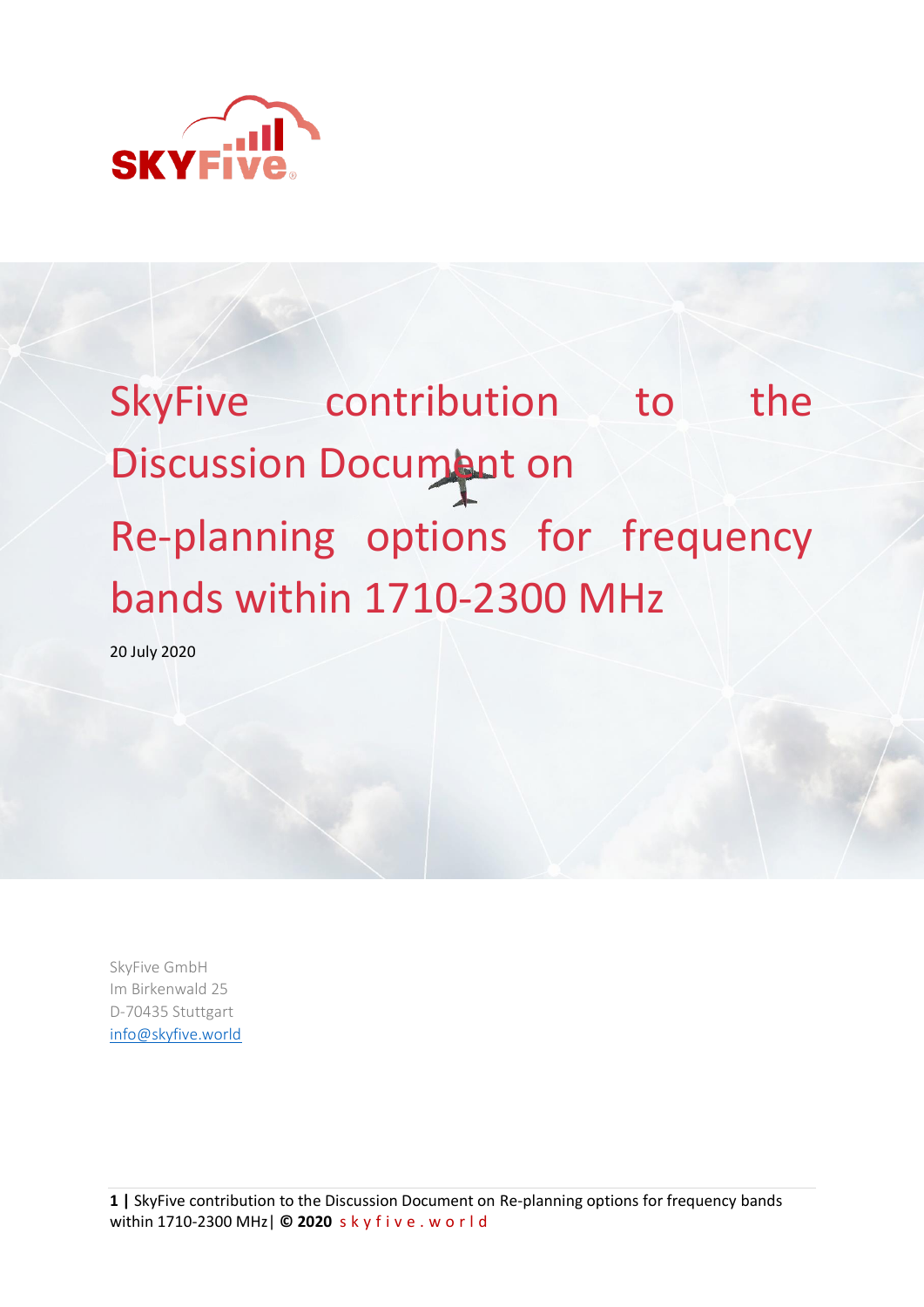# About SkyFive

Airline passengers want to stay connected but suffer from poor performance of today's inflight Wi-Fi services. Engines that generate Terabytes of data on every flight. Taxi drones that will require reliable connectivity for safely navigating dense urban airspaces. Connecting the skies generates huge benefits for an ecosystem much larger than aviation.

SkyFive is world's first provider of broadband connectivity services in the skies based on standard 4G and 5G technologies, which we leverage to boost performance, cut latency, and drive down cost per bit. We partner with Operators to use existing cell towers on the ground, and extend communication services into the aircraft cabin, allowing passengers to seamlessly connect like on the ground.

After years of research and development in Bell Labs, SkyFive was spun off from Nokia 2019 to fully focus on A2G. Our company is home to aviation and telecommunications specialists with over 250 years of cumulative experience, including the key inventors of the technology, the creators of the commercial solution, and the builders of the European Aviation Network.

SkyFive is headquartered on the Ludwig Bölkow Aerospace and Security Campus in Munich, Germany.

For more information, please visit [www.skyfive.world](http://www.skyfive.world/)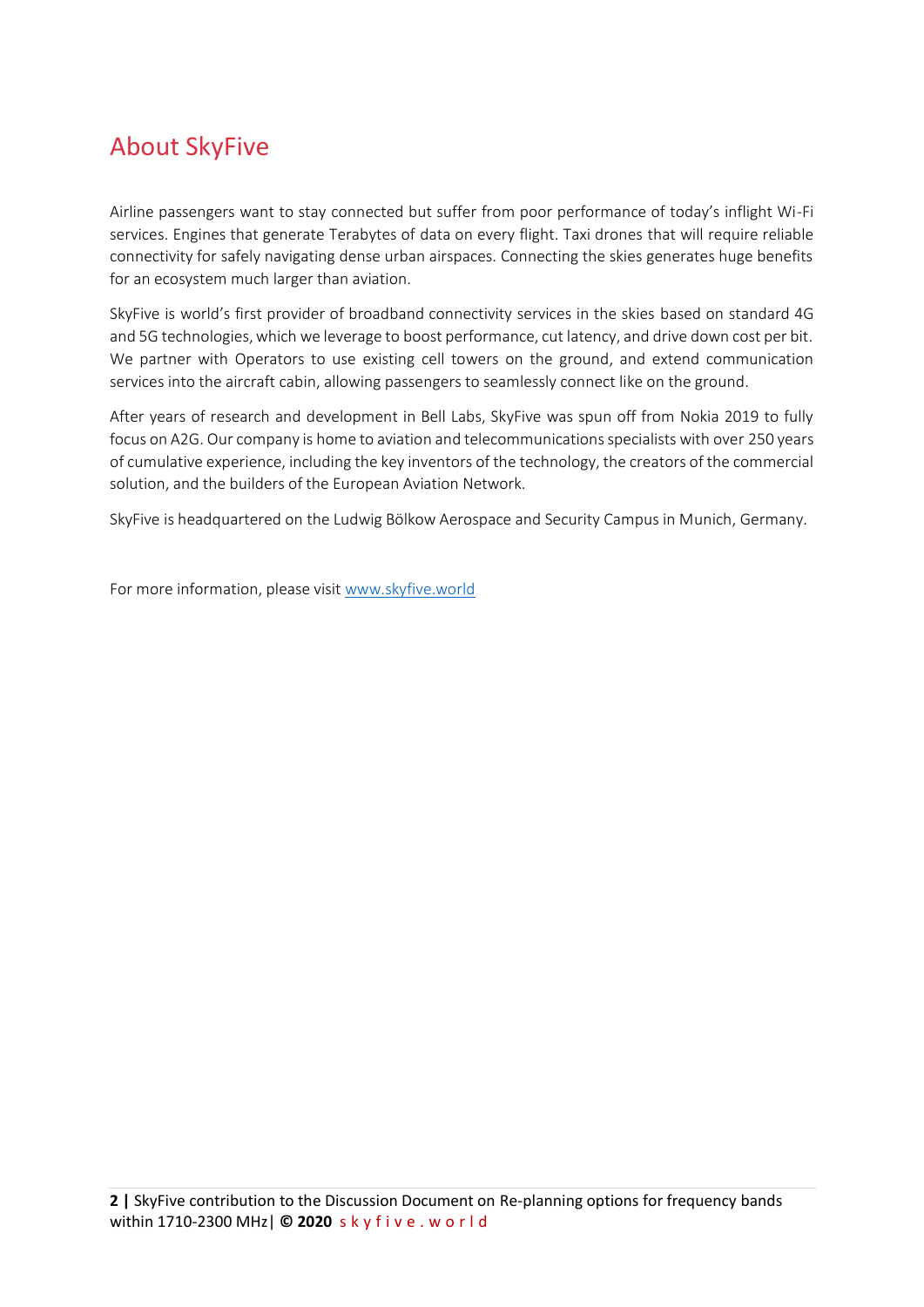# Introduction

- In March 2020, in a response to the discussion paper on planning for the 2GHz spectrum band, Nokia outlined in its submission the benefits of using the band for Air-to-Ground communications (A2G) both overseas and in New Zealand. This document is to supplement the Nokia submission.
- SkyFive would now like to further discuss the A2G, in parallel to similar discussions in neighbouring Indonesia and Australia, and in the context of operational benefits for airlines and augmentation of the GRN for coping with natural disasters.
- Note: Nokia has set up SkyFive as a dedicated company to drive the global proliferation of A2G: SkyFive consists of the former Nokia A2G team and was joined by key people from the aviation industry, who collectively built the European Aviation Network

# About A2G technology

- A2G is a technology for providing true broadband connectivity to aircraft of any kind and any size, based on a cellular network with skywards-pointing antennas. A2G connects from 10 km below rather than from 36.000 km above and delivers high throughput and low latency at a fraction of cost per bit compared with SATCOM systems.
- For the ground network, A2G leverages standard 4G/5G mobile network technology on a dedicated frequency band: Band 65A, from 1980-1995 MHz and 2170-2185 MHz respectively. This band is used across all of Europe, will be used in the Middle East, and is planned to be used by early adopters in the Asia-Pacific region, except for China.
- The first large-scale deployment the European Aviation Network has gone live in 2019. To date, close to 300 A320/321 aircraft have been retrofitted with A2G aircraft terminals. The network delivers up to 100 Mbps per aircraft and, given the many city pairs in Europe, covers the airspace over the entire continent, not just particular air routes.
- To airlines, the TCO of an A2G system is significantly lower of a SATCOM system: the system is less complex and hence cheaper, does not induce additional drag hence does not increase fuel consumption (and associated CO2 emissions), can be mounted overnight hence does not lead to loss of revenue while the aircraft is grounded, and provides data in Mbps rather than Mb hence incentivizes consumption rather than penalizing it.
- To lower flying aircraft, helicopters and drones (below 5000 feet) A2G is a reliable and lowcost solution to provide large bandwidth compared to expensive satellite and more interference prone terrestrial 4G systems.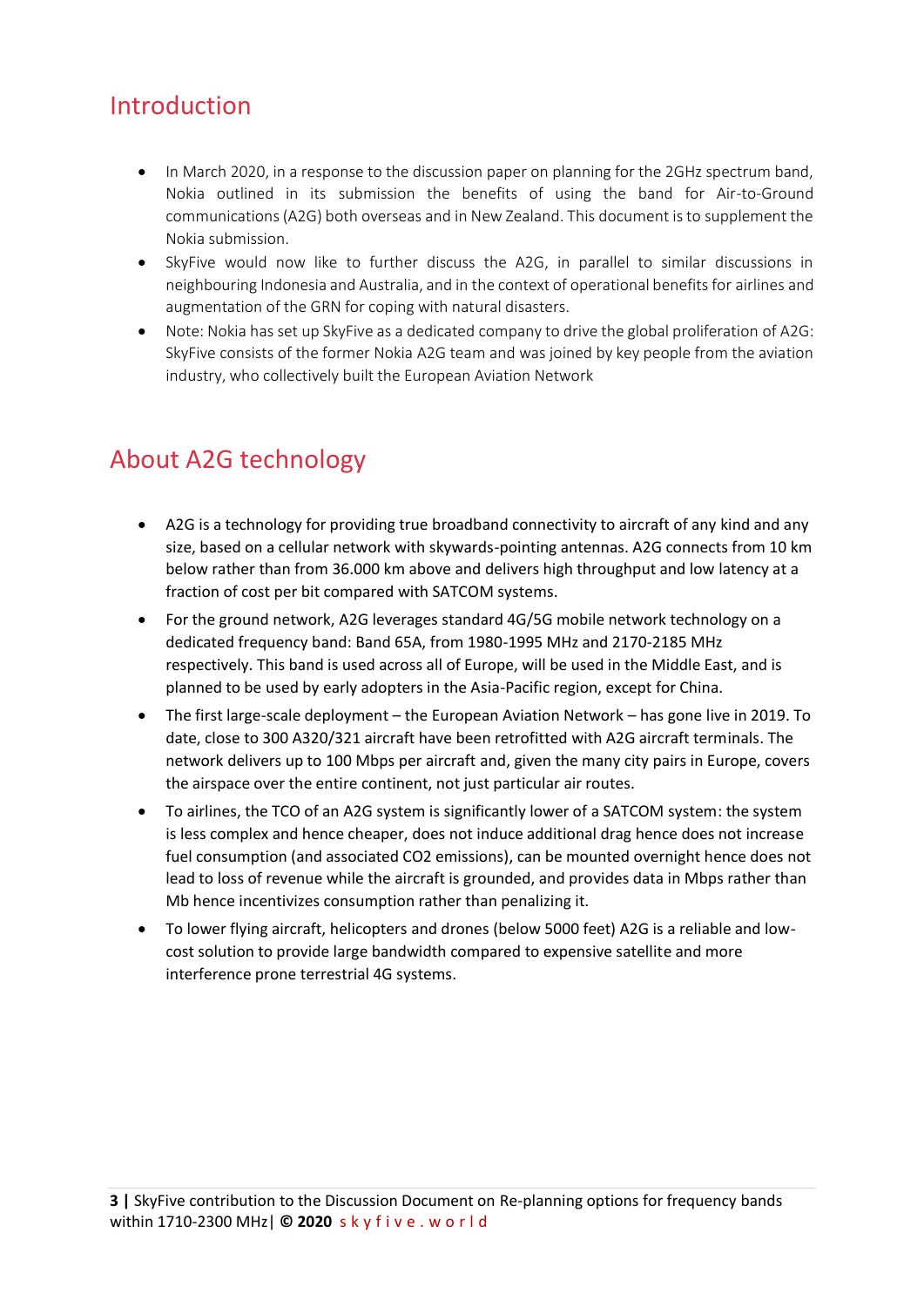### Use cases and benefits for New Zealand

- The A2G aircraft terminal is very small compared to SATCOM systems (the outside antenna is the size of a coffee cup), and could therefore also be mounted on small aircraft types, such as, regional jets, helicopters and turboprops, allowing to provide coverage also for flights to and from rural and remote areas.
- Airlines could transmit operational data, especially aircraft system status, to destination airports well ahead of landing. This allows optimizing ground handling, with regards to gate availability, refueling, and maintenance, and therewith minimizes the aircraft turnaround time and leads to more on-time departures. Operational efficiency can be improved through various use cases.
- Airline passengers could enjoy a more seamless end-to-end journey, by starting to arrange ground transportation (e.g. book a taxi or check in with car rental) still inflight. In case of disruptions with connecting flights, airlines could reach out in real time and start suggesting alternatives, rather than forcing their passengers to queue up at transfer desks.
- When transporting patients to hospitals on air, the medical personnel could transmit critical biometric data of the patient already inflight, allowing the hospital to take all preparatory action. In addition, medical experts based anywhere on the ground could start with the diagnosis and consult the flight crew to perform immediate medical actions.
- An A2G network could extend the GRN into the sky, allowing to transmit relevant mission data between ground forces and air support. Crews of water bombers could receive the accurate positions of firefighters on the ground and align where to engage. In the other direction, aerial video could be transmitted to ground forces to improve their situational awareness.
- To A2G system is ideal also for medium-altitude Unmanned Aerial Vehicles (UAV) to connect to A2G network, which allows to reduce the UAV payload and increase the safety of such devices.
- A2G system can complement 4G based public safety networks and provide the same capabilities to officers on air for helicopters as well (NGCC).
- Unlike satellite-based systems the implementation requires mostly resources from New Zealand to design, build and operate the ground network that will contribute to the local economy.